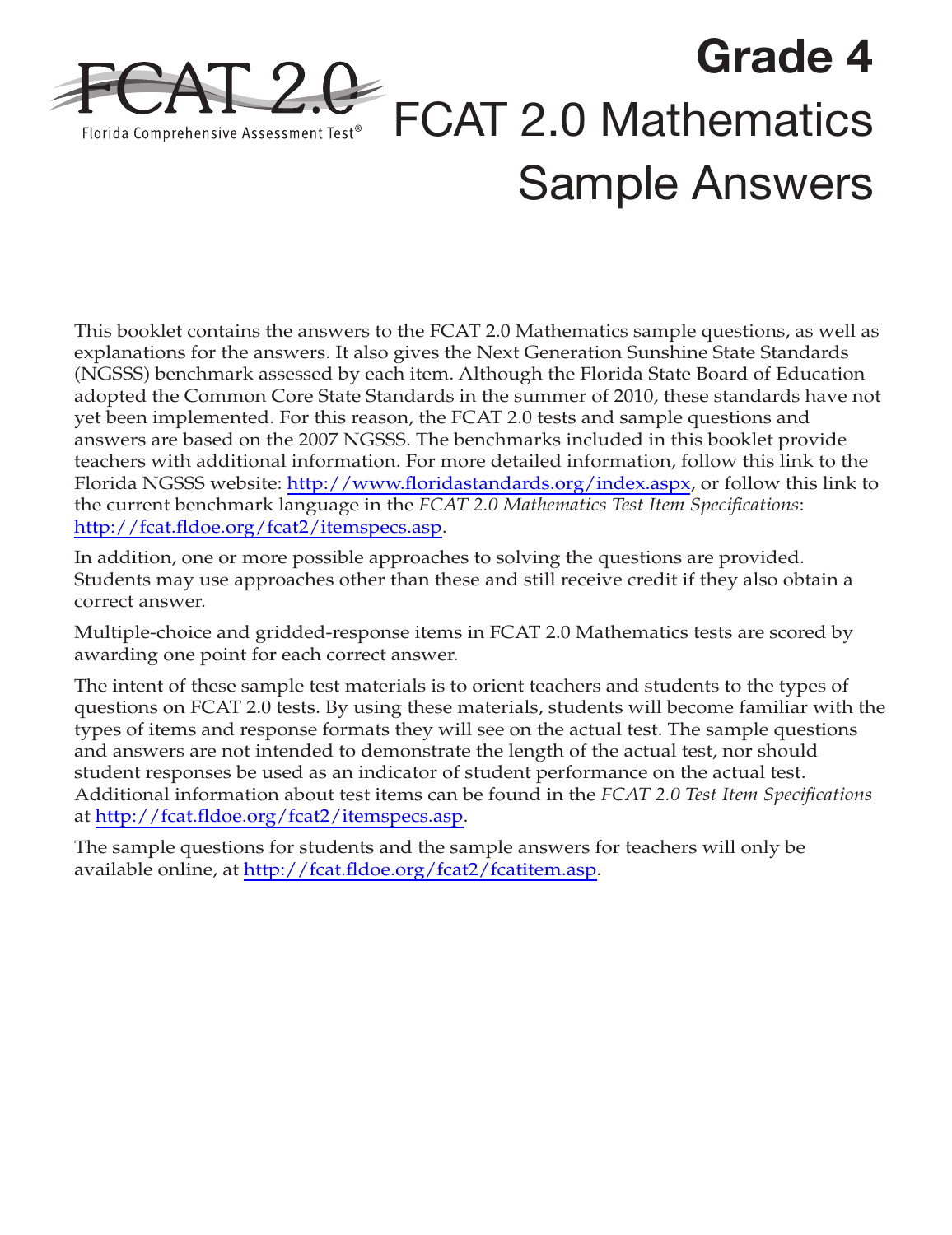

#### **1 The correct answer is 56.7 meters.**

Reporting Category: Number: Base Ten and Fractions

Benchmark: MA.4.A.2.3 Relate equivalent fractions and decimals with and without models, including locations on a number line. Also assesses MA.4.A.2.1 Use decimals through the thousandths place to name numbers between whole numbers. Also assesses MA.4.A.2.2 Describe decimals as an extension of the base-ten number system.

The whole number remains the same, and  $\frac{7}{10}$  = 0.7; 56 $\frac{7}{10}$  = 56.7 meters. To solve this problem, change the mixed number,  $56\frac{7}{10}$ , to an equivalent decimal.

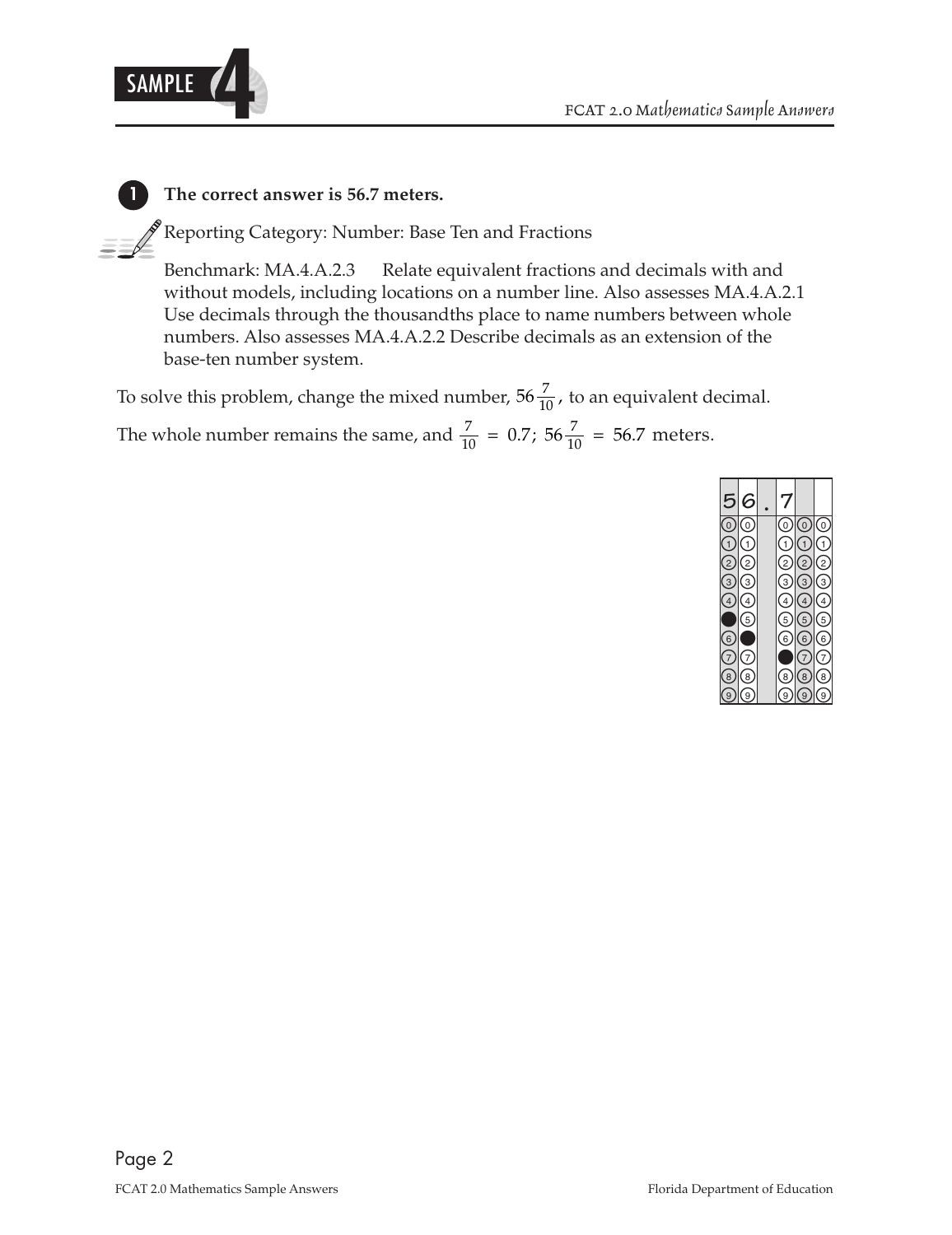

#### **2 The correct answer is 14.**

Reporting Category: Number: Operations and Problems

Benchmark: MA.4.A.4.1 Generate algebraic rules and use all four operations to describe patterns, including nonnumeric growing or repeating patterns.

To solve the problem, determine the relationship between the three figures.

Figure  $1 = 2$  pieces Figure 2 =  $4$  pieces Figure  $3 = 6$  pieces

Each new figure has 2 more pieces than the figure before it.

Extend the pattern, by adding 2 pieces to each figure, to determine how many pieces will be in Figure 7.

Figure  $4 = 8$  pieces Figure  $5 = 10$  pieces Figure  $6 = 12$  pieces Figure  $7 = 14$  pieces

Therefore, the correct answer is 14 pieces for Figure 7.



#### **3 The correct answer is \$556.**

Reporting Category: Number: Operations and Problems

Benchmark: MA.4.A.1.2 Multiply multi-digit whole numbers through four digits fluently, demonstrating understanding of the standard algorithm and checking for reasonableness of results, including solving real-world problems. Also assesses MA.4.A.1.1 Use and describe various models for multiplication in problem-solving situations, and demonstrate recall of basic multiplication and related division facts with ease.

To solve the problem, multiply 139 by 4. Mr. Avery spent \$556 to buy the four play kitchens.

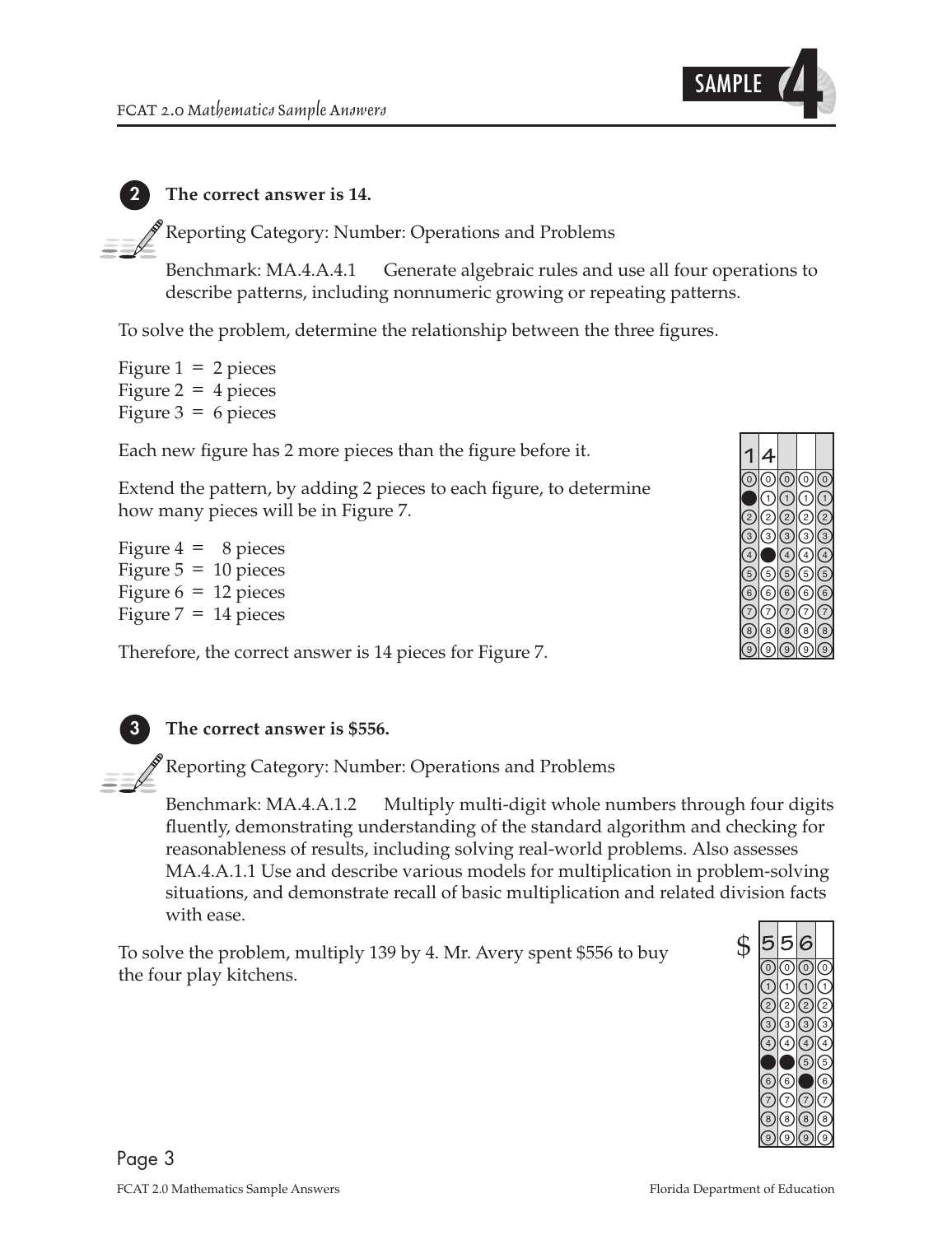

The correct answer is  $C$  (5  $\times$  6).

Reporting Category: Number: Operations and Problems

Benchmark: MA.4.A.4.2 Describe mathematics relationships using expressions, equations, and visual representations.

To solve this problem, interpret the word problem. If Max drives 3 miles to work and 3 miles from work each day, then  $3 + 3 = 6$  miles a day. If he drives to and from work for 5 days, then the expression  $5 \times 6$  would determine the total number of miles he drove.



**5 The correct answer is I (the "Welcome" sign rotated 90° clockwise).** 

Reporting Category: Geometry and Measurement

Benchmark: MA.4.G.5.2 Identify and describe the results of translations, reflections, and rotations of 45, 90, 180, 270, and 360 degrees, including figures with line and rotational symmetry.

To solve this problem, imagine the sign rotating around a point. As it rotates, the "Welcome" on the sign faces different directions.

Turning the sign 90° *clockwise* moves the sign one-fourth of the way around a point. The "Welcome" on the sign is now pictured in option I.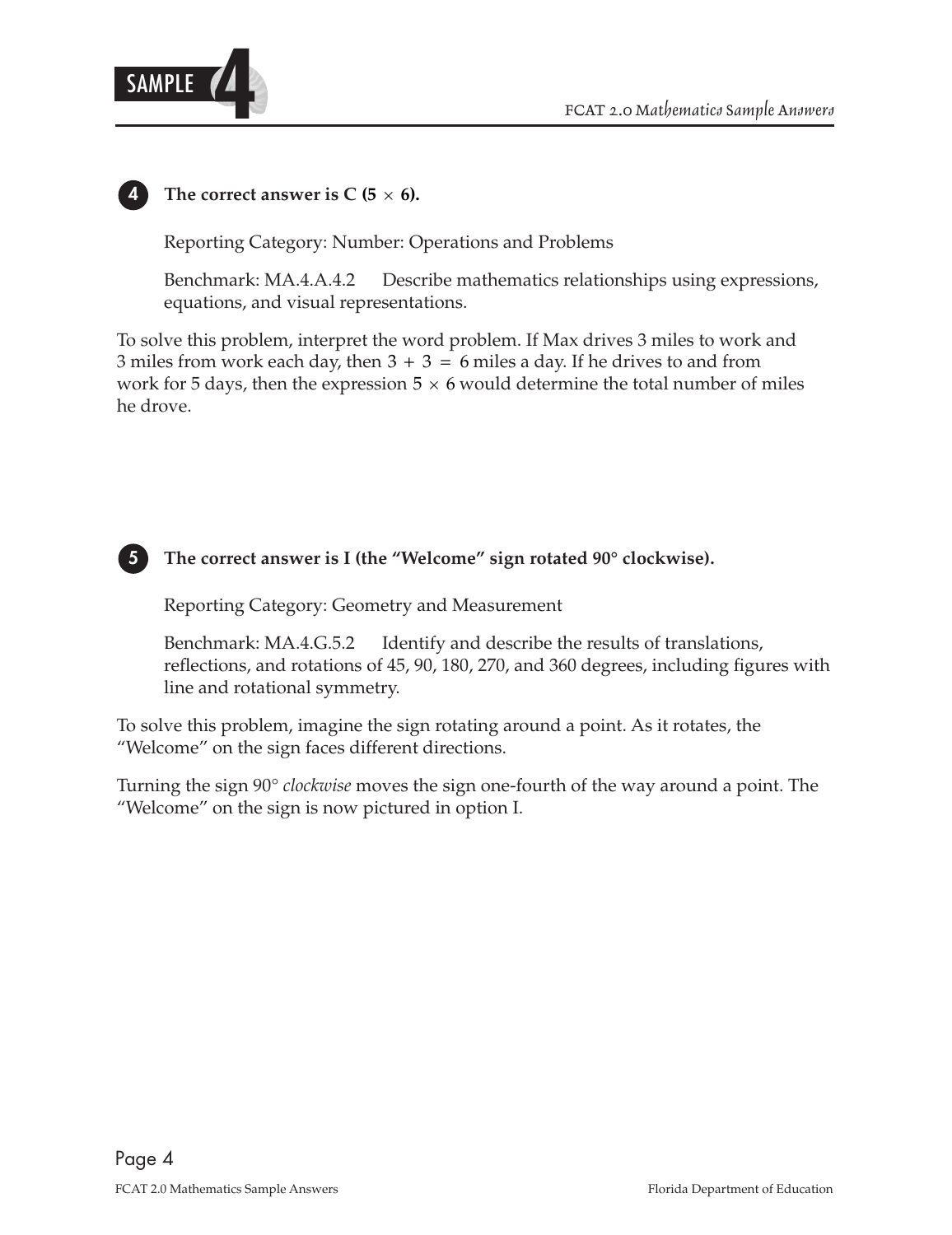



#### **6 The correct answer is B (\$27).**

Reporting Category: Number: Operations and Problems

Benchmark: MA.4.A.4.2 Describe mathematics relationships using expressions, equations, and visual representations.

To solve this problem, determine the relationship in the table:

 $6 \div 2 = 3$ ,  $12 \div 4 = 3$ , and  $18 \div 6 = 3$ ; therefore, each notebook costs \$3. Using this information, the cost of any number of notebooks can be determined; therefore, 9 notebooks  $\times$  \$3 = \$27.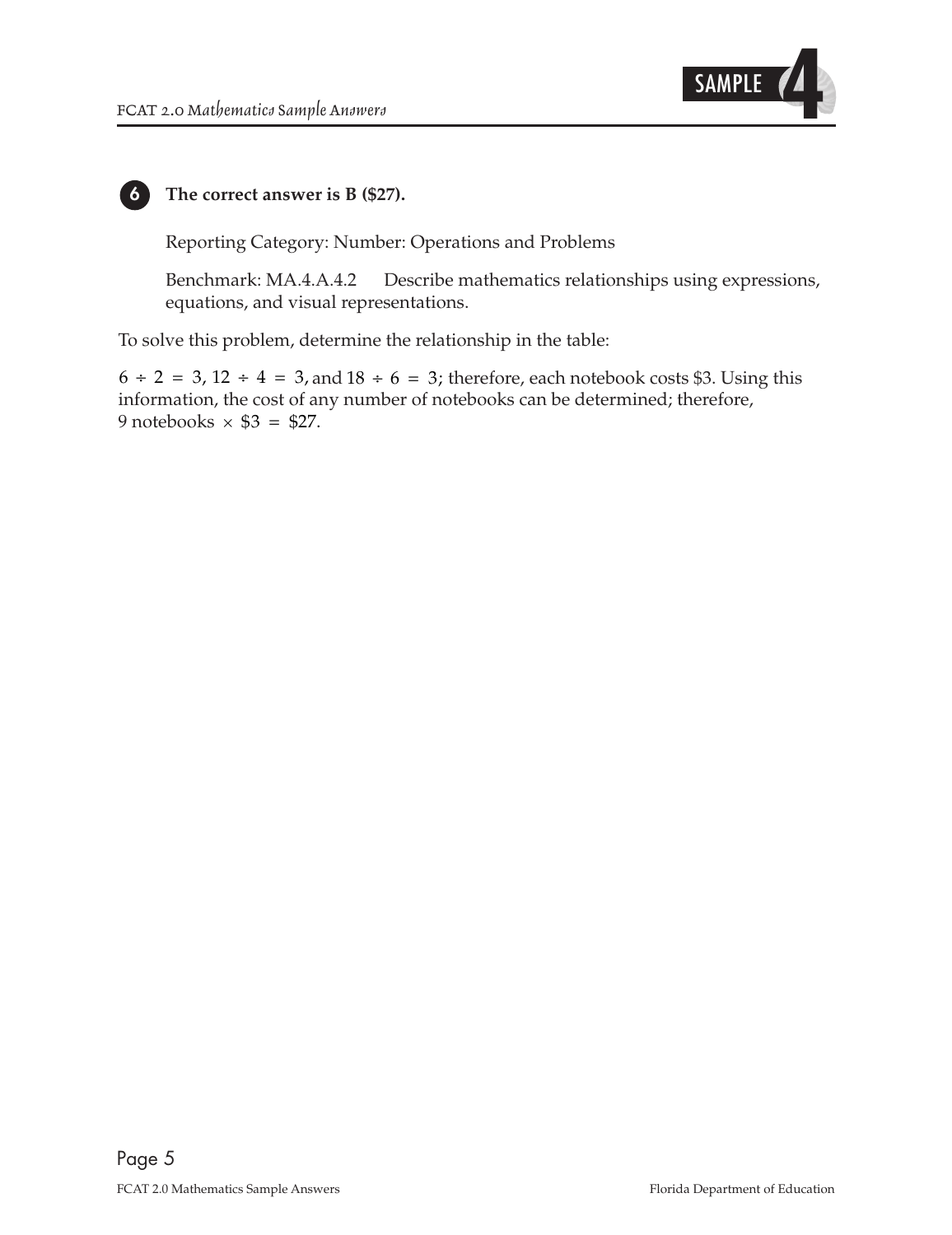



## **7** The correct answer is  $I\left(\frac{3}{10}\right)$ .

Reporting Category: Number: Base Ten and Fractions

Benchmark: MA.4.A.6.3 Generate equivalent fractions and simplify fractions.

To solve this problem, list all the factors of both the numerator and the denominator.

27 − 1, 3, <u>(</u>9), 27

 $90 - 1, 2, 3, 5, 6, 9, 10, 15, 18, 30, 45, 90$ 

Determine the greatest common factor; 9.

Divide the greatest common factor into the numerator and the denominator.

$$
27 \div 9 = 3
$$

 $90 \div 9 = 10$ 

27 The fraction equivalent to  $\frac{27}{90}$  is  $\frac{3}{10}$ . Therefore, I is the correct answer.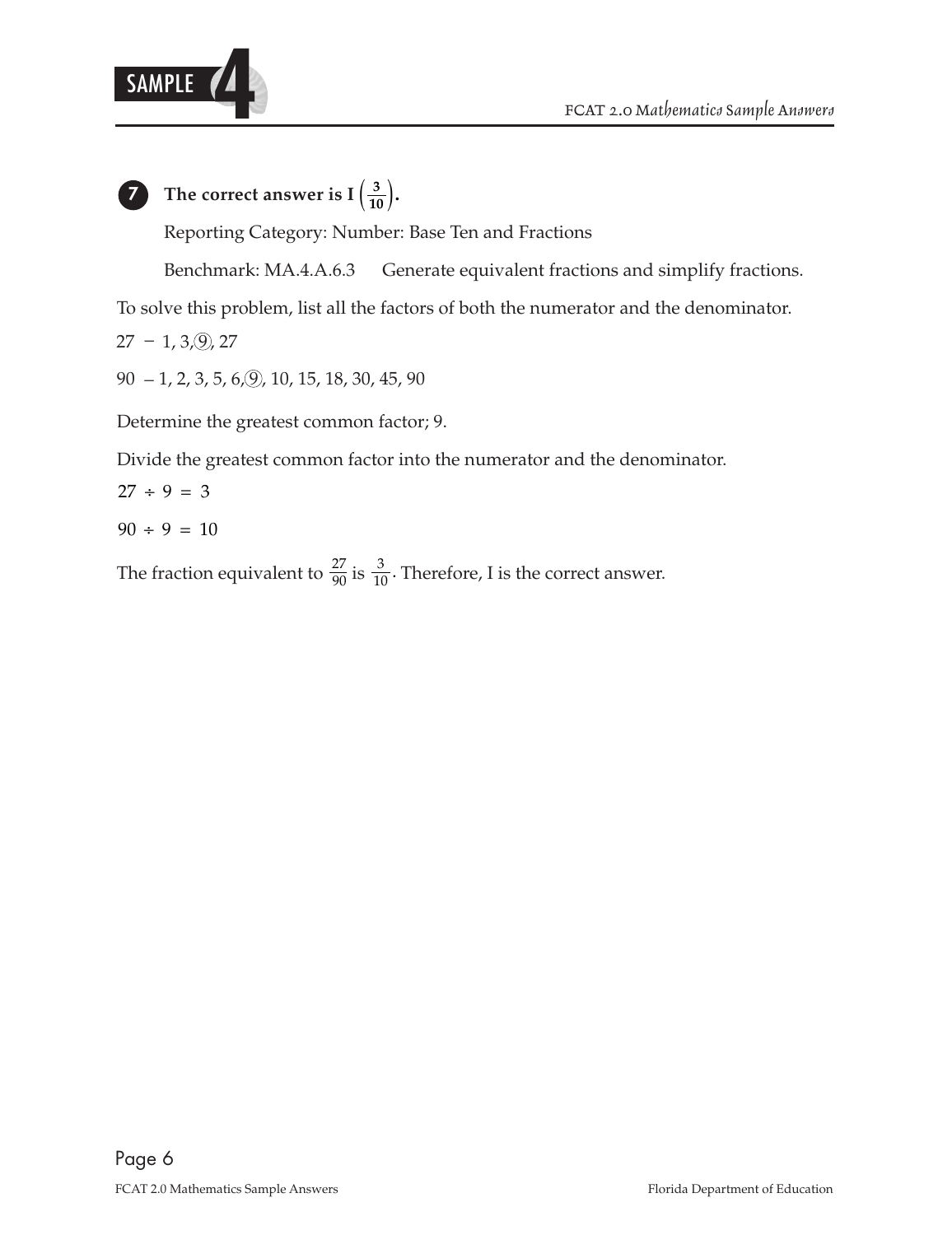

# **8** The correct answer is B $\left(2\frac{5}{10}\right)$ .

Reporting Category: Number: Base Ten and Fractions

Benchmark: MA.4.A.2.3 Relate equivalent fractions and decimals with and without models, including locations on a number line. Also assesses MA.4.A.2.1 Use decimals through the thousandths place to name numbers between whole numbers. Also assesses MA.4.A.2.2 Describe decimals as an extension of the base-ten number system.

To solve this problem, recognize that 0.5 is five-tenths, also represented as  $\frac{5}{10}$ ; therefore,

2.5 is equivalent to  $2\frac{5}{10}$ .

Note: In this instance, the fraction was not written in simplest form.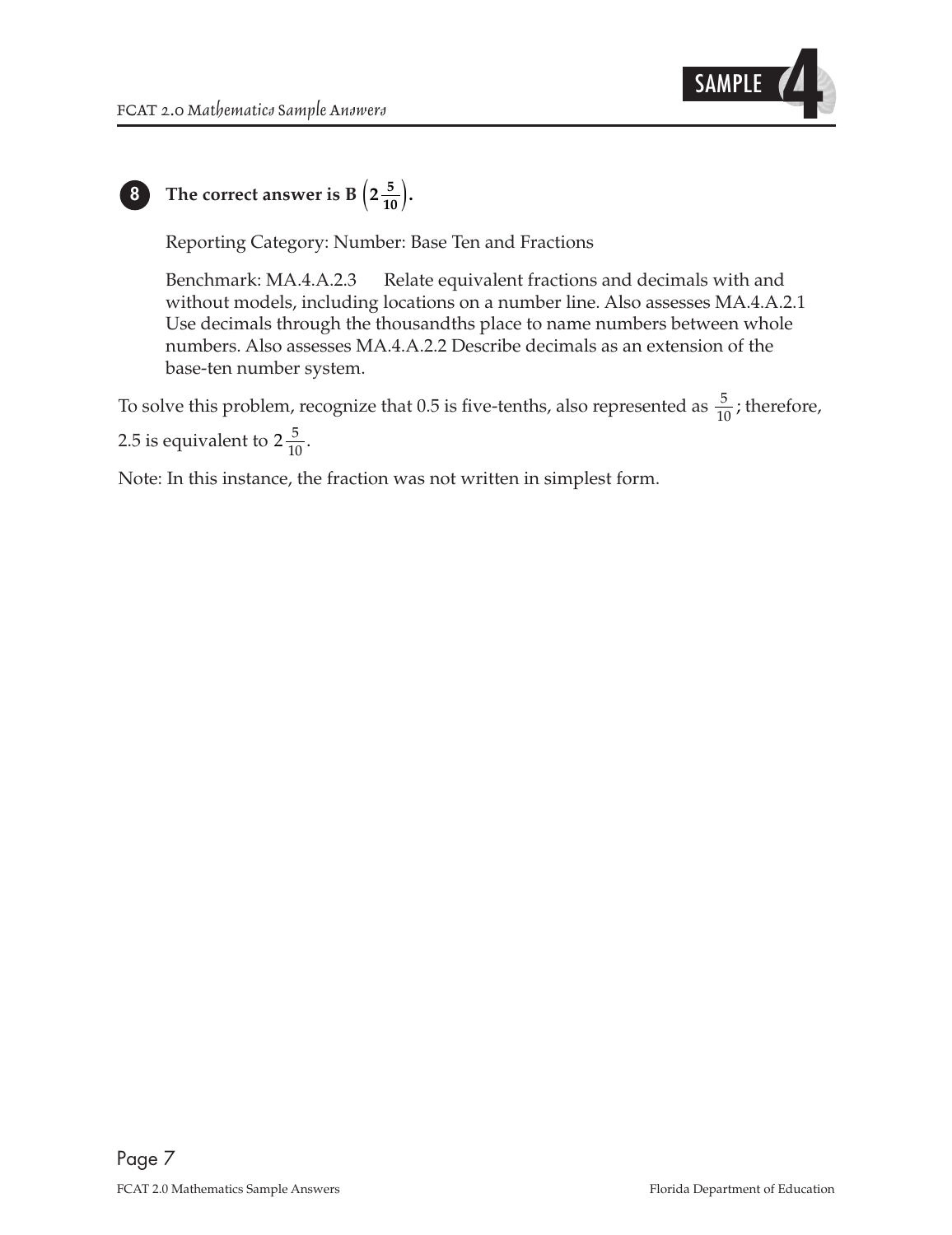

# **9** The correct answer is  $G\left(9\frac{3}{4}\right)$ .

Reporting Category: Number: Base Ten and Fractions

Benchmark: MA.4.A.2.4 Compare and order decimals, and estimate fraction and decimal amounts in real-world problems. Also assesses MA.4.A.2.1 Use decimals through the thousandths place to name numbers between whole numbers. Also assesses MA.4.A.2.2 Describe decimals as an extension of the base-ten number system.

#### **First Strategy:**

option, determine that G,  $9\frac{3}{4}$ , is also a little less than 10. To solve this problem, recognize that 9.8 is a little less than 10. Looking at each answer

### **OR**

#### **Second Strategy:**

answer option, determine that the fractional part of option G,  $\frac{3}{4}$ , is the only fraction To solve this problem, recognize that 0.8 is greater than half of a whole. Looking at each greater than one-half.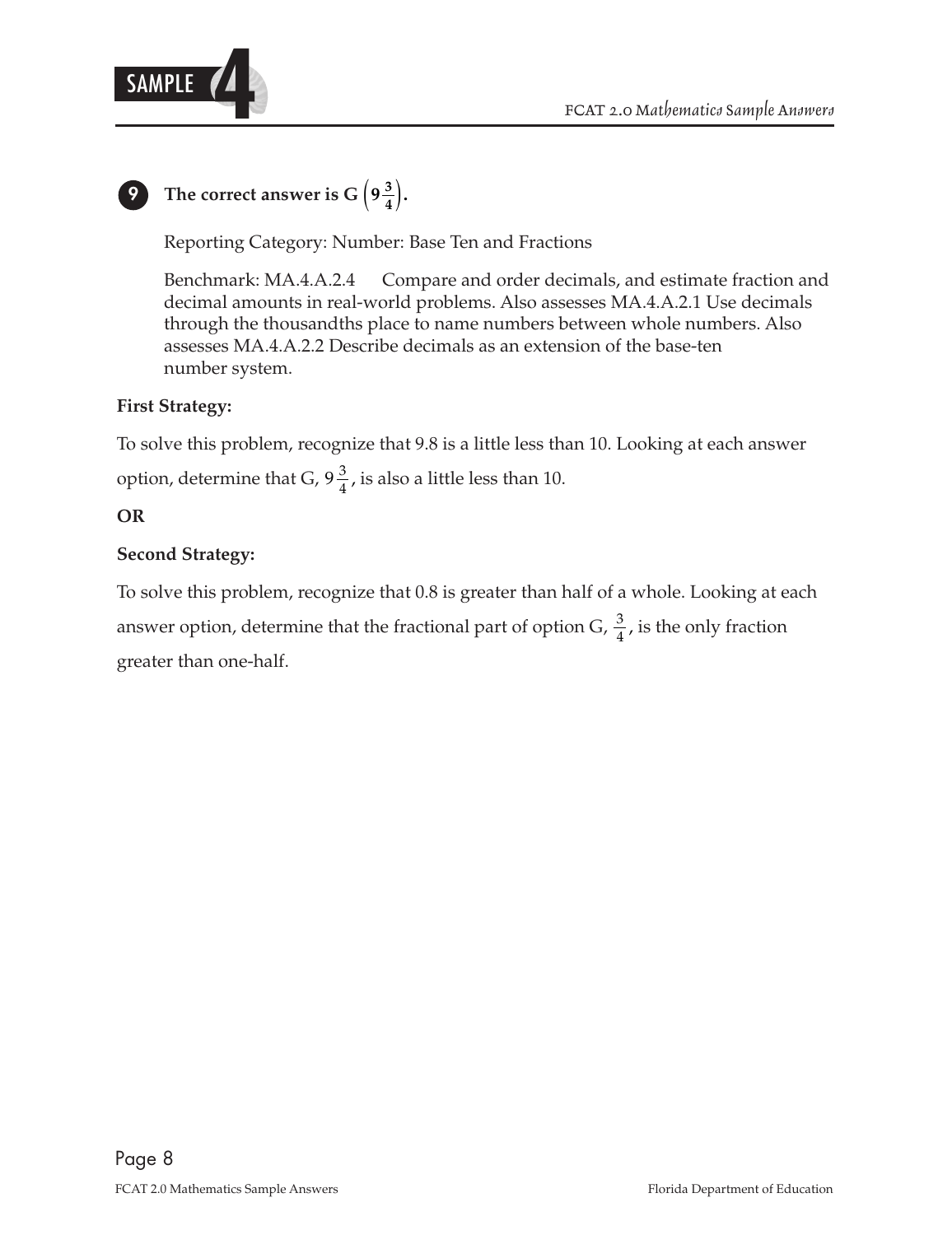



#### **10 The correct answer is D (15 + 10***w***).**

Reporting Category: Number: Operations and Problems

Benchmark: MA.4.A.4.3 Recognize and write algebraic expressions for functions with two operations.

To solve this problem, recognize that if Janelle saves \$10 each week, then in *w* weeks Janelle will have saved 10*w* dollars. Janelle had saved \$15, so the total amount of money she will have saved is 15 + 10*w*.



 $\mathscr P$  Reporting Category: Number: Operations and Problems

 Benchmark: MA.4.A.6.1 Use and represent numbers through millions in various contexts, including estimation of relative sizes of amounts or distances.

To solve this problem, determine that subtraction is the correct operation to find the increase in the population of Ireland.

 $4,459,547 - 4,366,193 = 93,354$ 

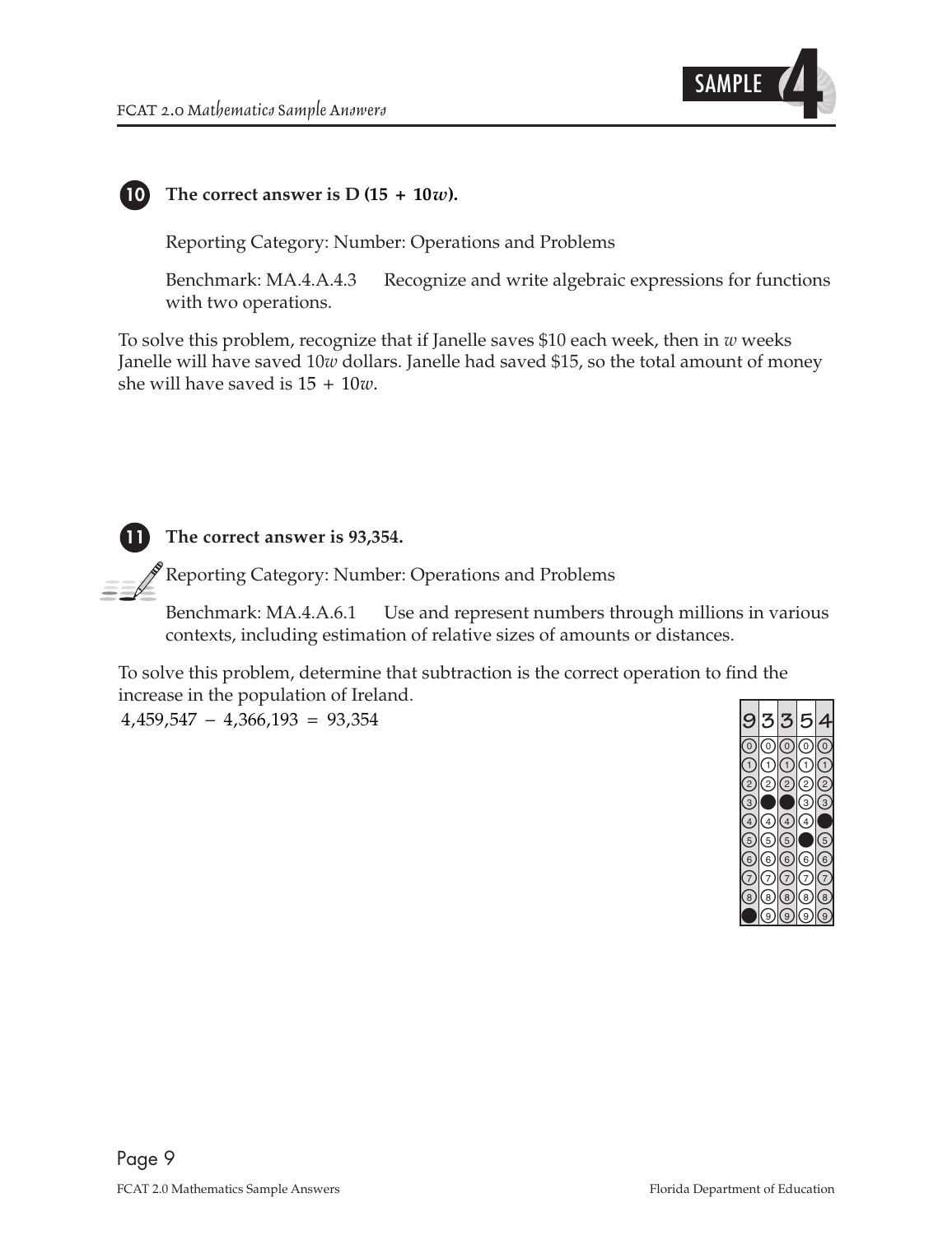

#### **12 The correct answer is H (picture displaying 4 groups of 6 with a remainder of 2).**

Reporting Category: Number: Operations and Problems

Benchmark: MA.4.A.6.2 Use models to represent division as:

- the inverse of multiplication
- partitioning
- successive subtraction

To solve this problem, recognize that all 4 friends must receive an equal number of strawberries and all 26 strawberries must be shared.

For option H, all friends receive 6 strawberries and 2 are left. A total of 26 strawberries is accounted for, with each friend receiving the same number of strawberries. This is the correct answer.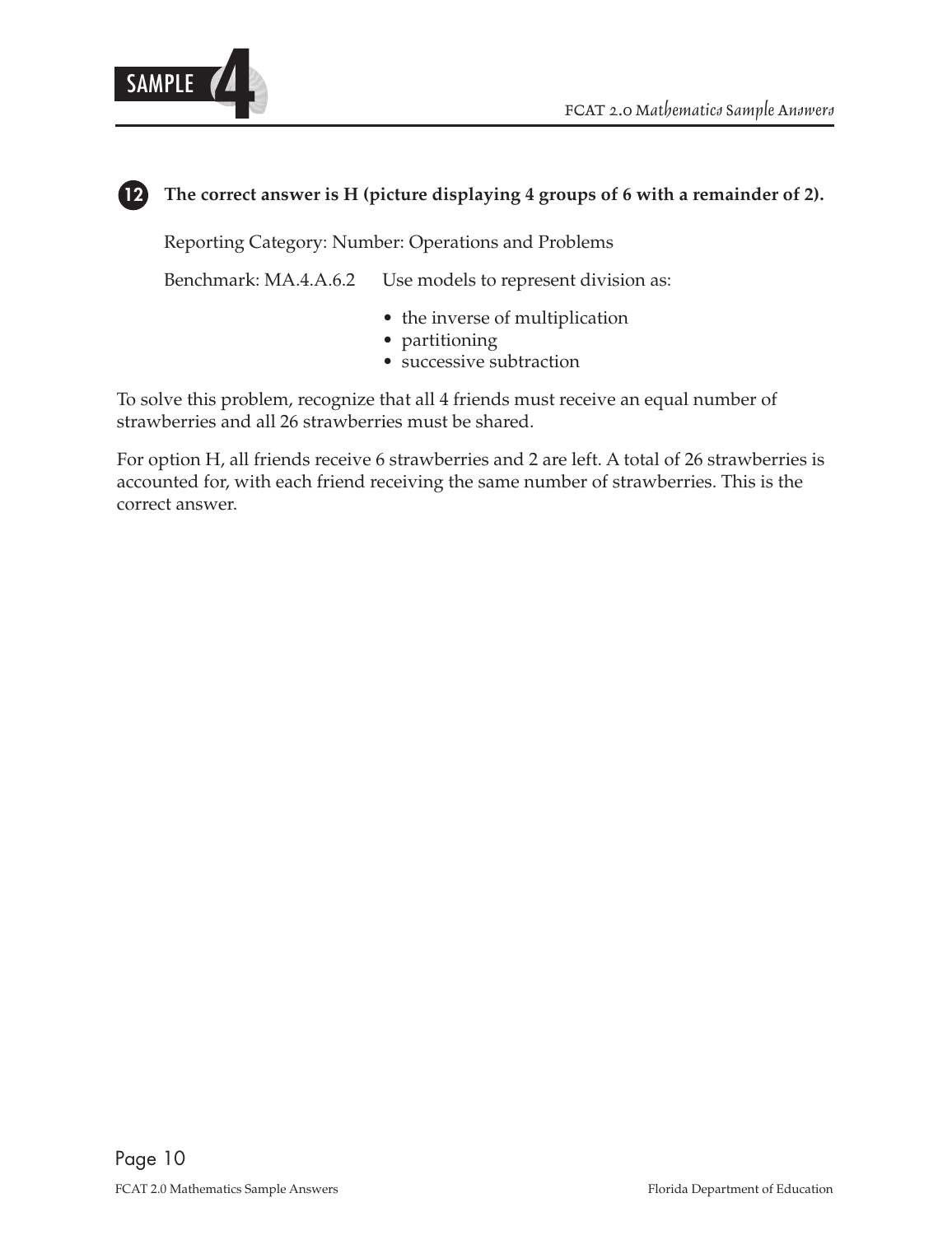

**13 The correct answer is D (1, 2, 4, 5, 8, 10, 20, 40).** 

Reporting Category: Number: Operations and Problems

Benchmark: MA.4.A.6.4 Determine factors and multiples for specified whole numbers.

To solve this problem, list all factors of 40 by identifying pairs of numbers whose product is 40.

 $1 \times 40$ ,  $2 \times 20$ ,  $4 \times 10$ ,  $5 \times 8$ 

The complete list of factors is option D: 1, 2, 4, 5, 8, 10, 20, 40.



## **14 The correct answer is H**  $\left(\frac{3}{4}\right)$ **.**

Reporting Category: Number: Base Ten and Fractions

Benchmark: MA.4.A.6.5 Relate halves, fourths, tenths, and hundredths to decimals and percents.

1 To solve this problem, convert 75% to  $\frac{75}{100}$ . The fraction that is equivalent to  $\frac{75}{100}$  is  $\frac{3}{4}$ .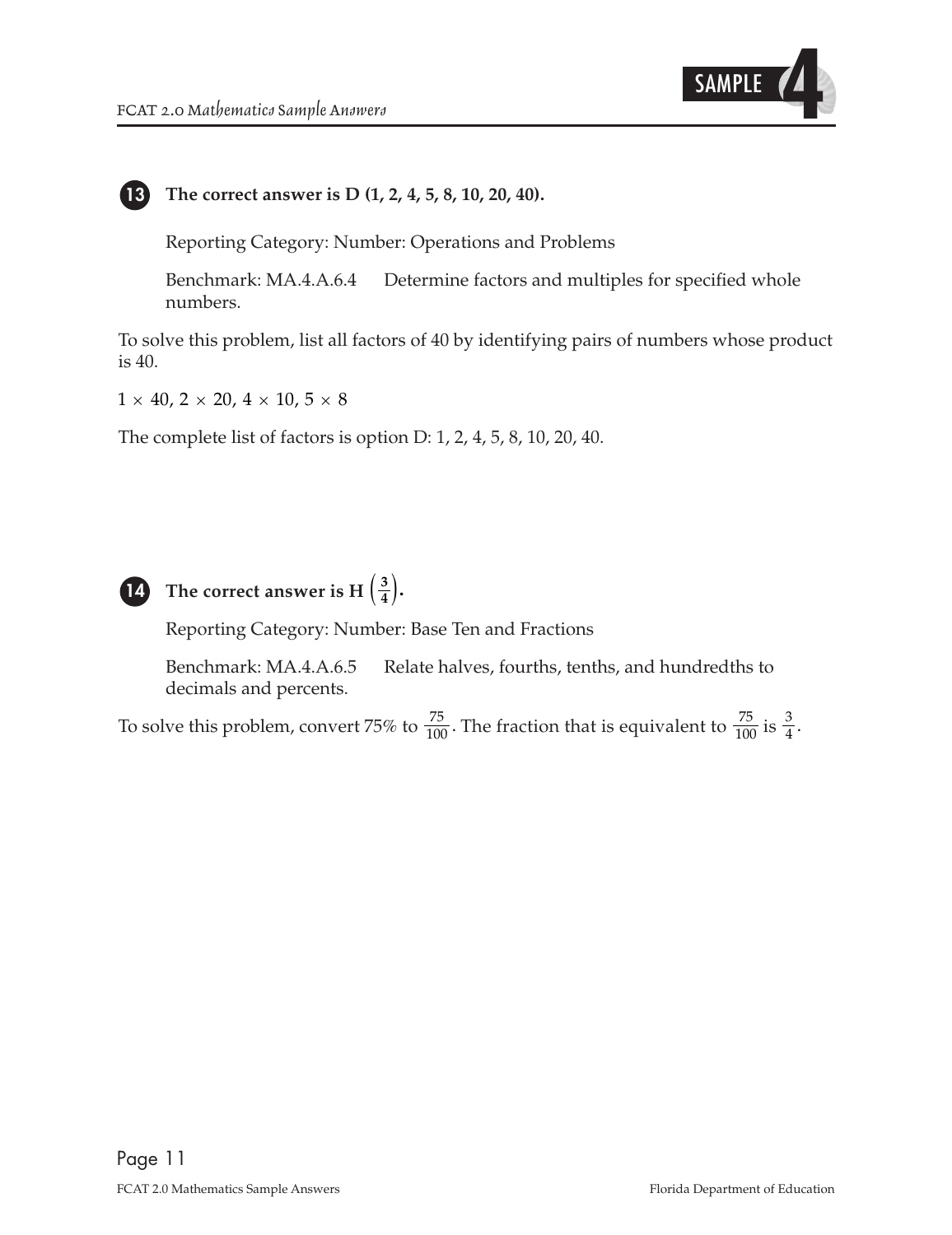

**15 The correct answer is C (250 quarts).** 

Reporting Category: Number: Operations and Problems

Benchmark: MA.4.A.6.6 Estimate and describe reasonableness of estimates; determine the appropriateness of an estimate versus an exact answer.

To solve this problem, estimate the number of quarts of popcorn eaten per person in one year to be between 59 and 65. Using an estimate of 60 quarts per person, multiply by 4 to determine the number of quarts eaten by an American family of 4 in one year.

 $60 \times 4 = 240$ 

Recognizing that 60 is closer to 59 than 65, compensate for that difference by increasing the estimate; therefore, 250 or C is the best estimate.



#### **16 The correct answer is G (picture with an area of about 28 square yards).**

Reporting Category: Geometry and Measurement

Benchmark: MA.4.G.3.1 Describe and determine area as the number of samesized units that cover a region in the plane, recognizing that a unit square is the standard unit for measuring area.

To solve this problem, estimate the area of each picture by counting the number of square units and compensating for partially shaded units. Of the pictures shown, only G has an area of about 28 square yards.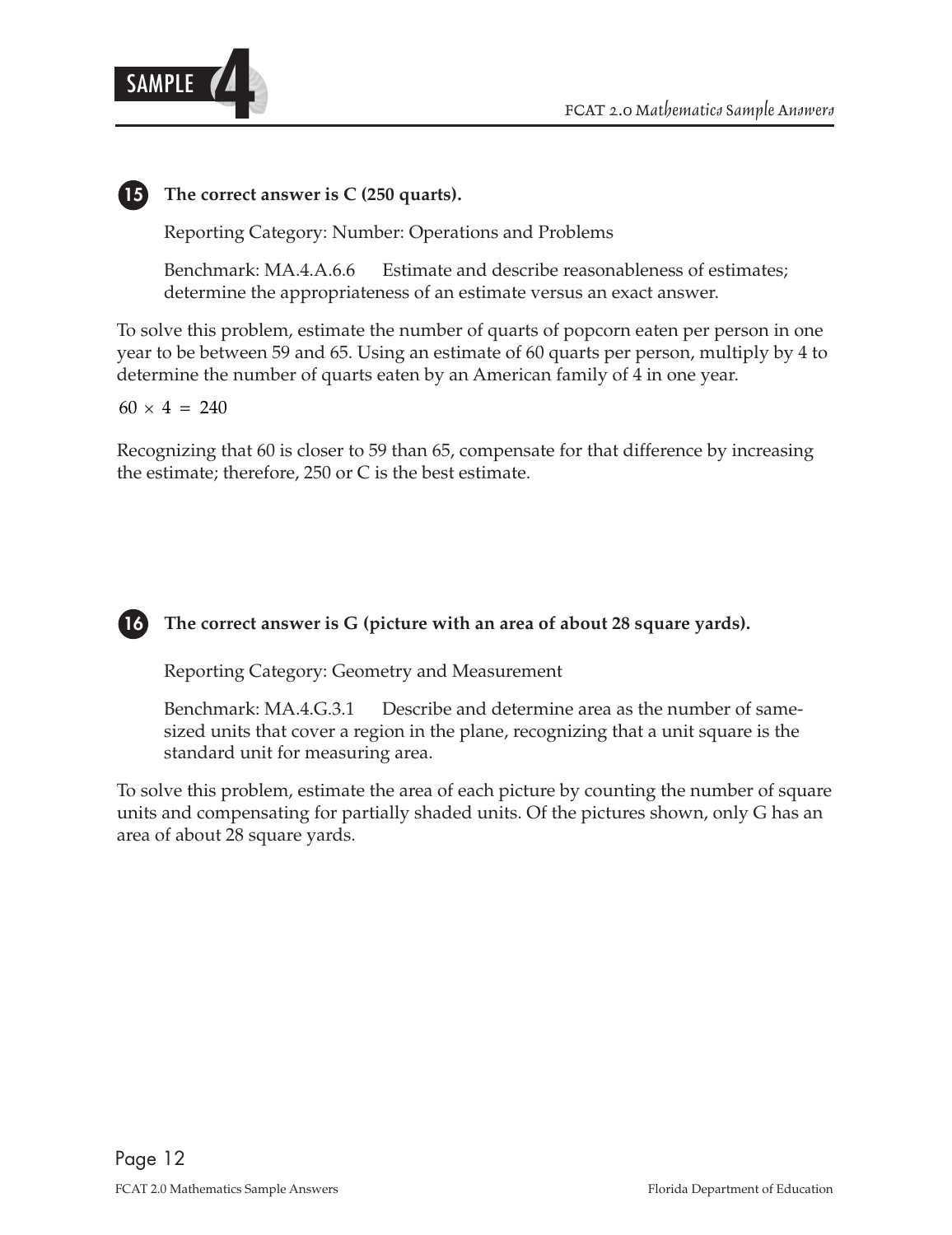

#### **17 The correct answer is C (determining the amount of ground the bottom of the pool will cover).**

Reporting Category: Geometry and Measurement

Benchmark: MA.4.G.3.2 Justify the formula for the area of the rectangle "area = base  $\times$  height."

To solve this problem, consider each option to determine which measurement would be used. Of the options shown, only C requires the use of the area formula.

Option A requires the use of capacity.

Option B requires the use of perimeter.

Option D requires the use of volume.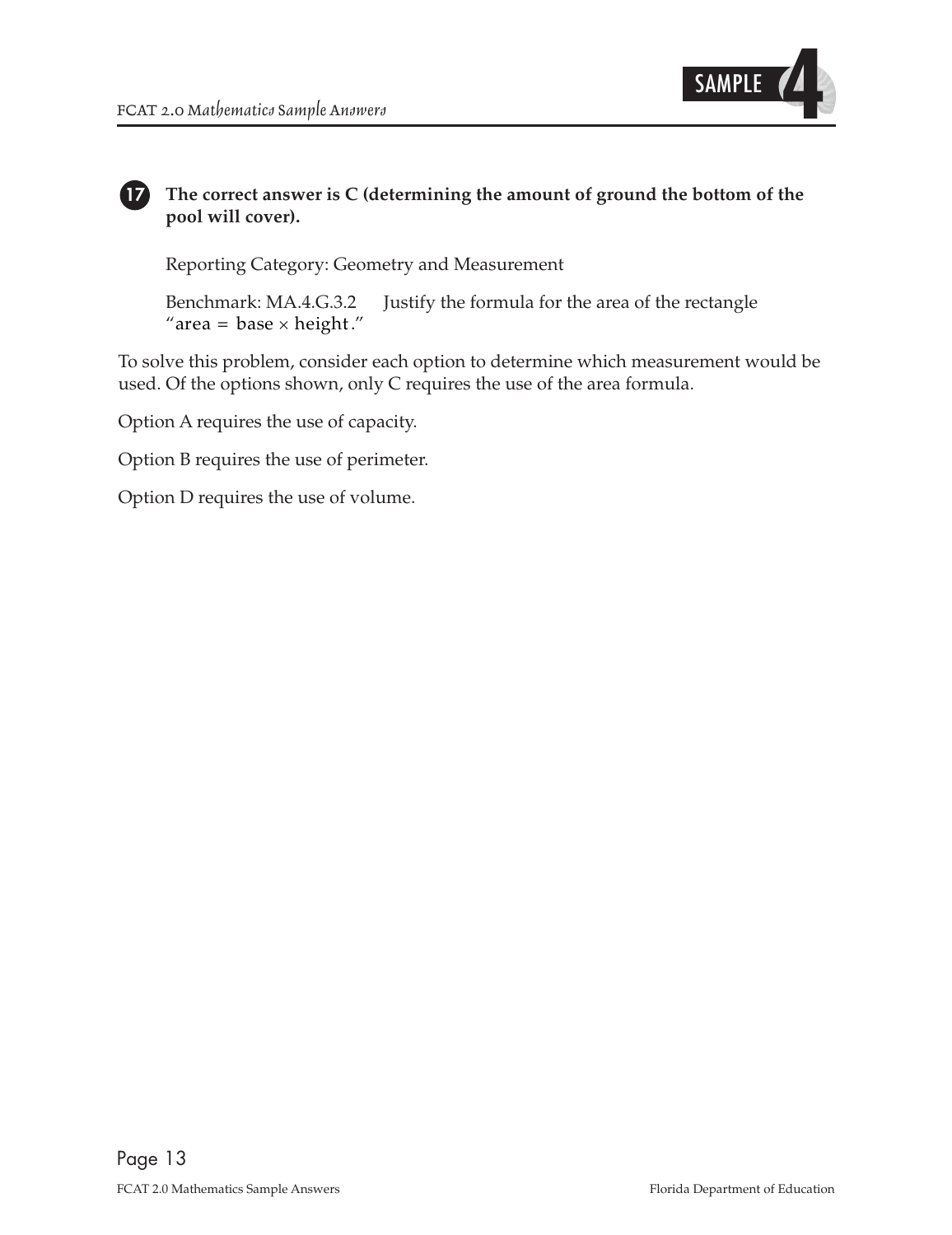

### **18 The correct answer is 16 square centimeters.**

Reporting Category: Geometry and Measurement

Benchmark: MA.4.G.3.3 Select and use appropriate units, both customary and metric, strategies, and measuring tools to estimate and solve real-world area problems.

To solve this problem:

- Decompose the shape by separating it into two rectangles.
- Use the provided ruler to find the measurement, in centimeters, of the base and height of each rectangle.
- Find the area of each rectangle  $(A = bh)$ .
- Add the areas of the two rectangles to determine the area of the shape.



Note: The shape may be decomposed into rectangles in other ways.

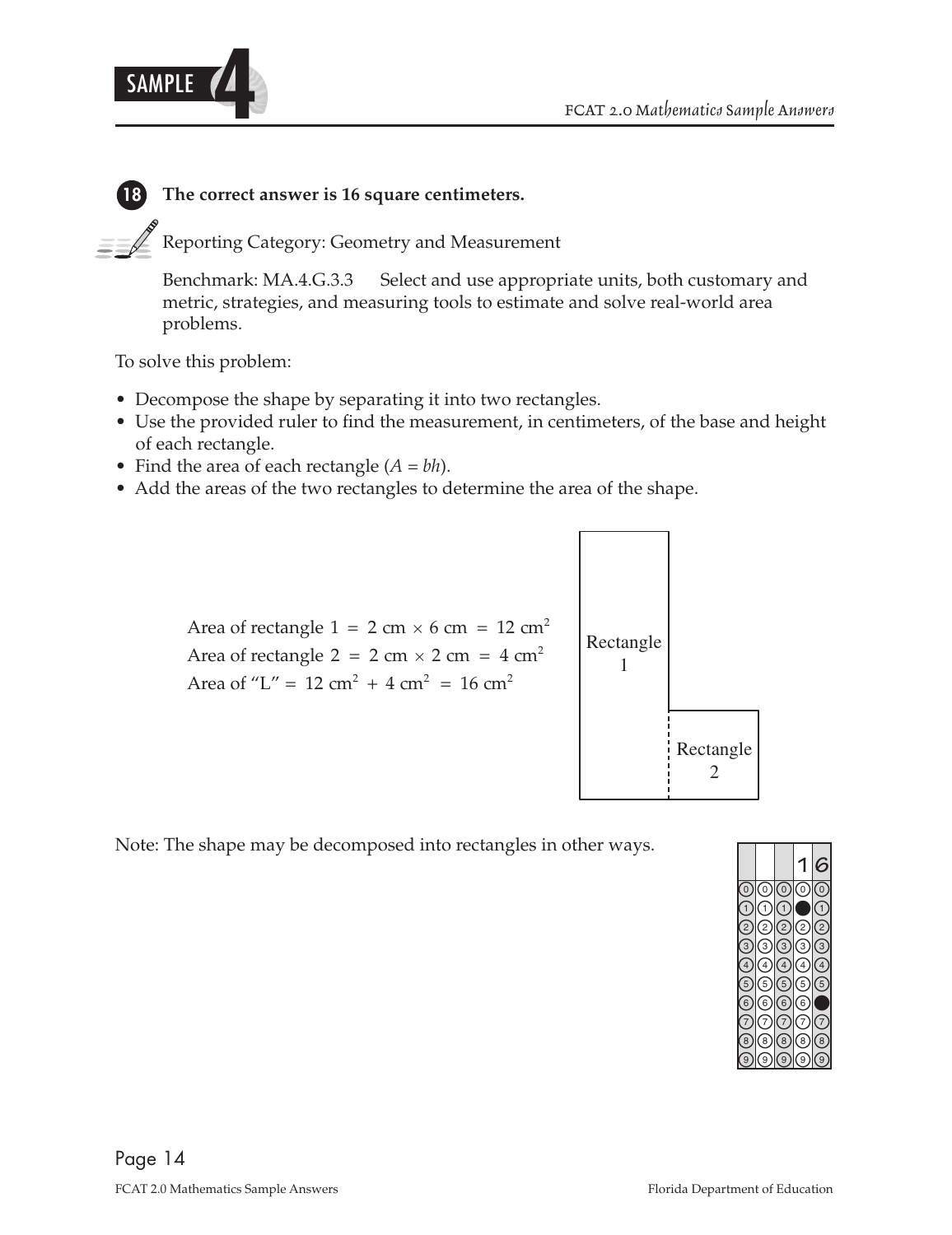



#### **19 The correct answer is F (acute).**

Reporting Category: Geometry and Measurement

Benchmark: MA.4.G.5.1 Classify angles of two-dimensional shapes using benchmark angles (45°, 90°, 180°, and 360°).

To solve this problem, locate ∠*ACB*. The angle is classified as an acute angle by recognizing that its measurement is less than 90°.



#### **20 The correct answer is C (top or bottom view of three-dimensional figure).**

Reporting Category: Geometry and Measurement

Benchmark: MA.4.G.5.3 Identify and build a three-dimensional object from a two-dimensional representation of that object and vice versa.

To solve this problem, compare each view shown to determine if it is a view from the top, side(s), front, or base of the three-dimensional figure. Of the views shown, only C is another view of the figure. It represents a view from the top or bottom of the figure.